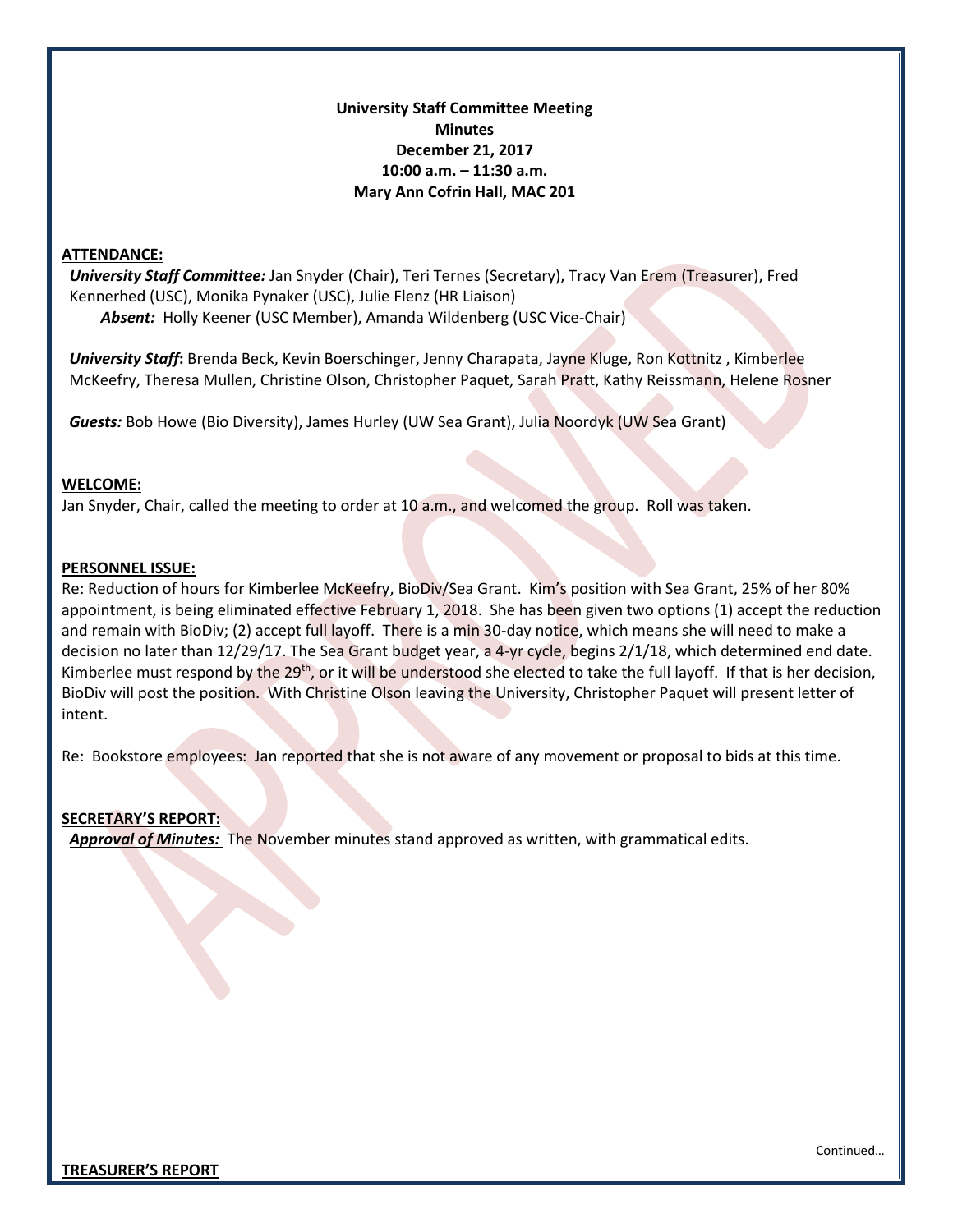| University of Wisconsin - Green Bay                   |                       |                       |    |            |                               |                      |
|-------------------------------------------------------|-----------------------|-----------------------|----|------------|-------------------------------|----------------------|
| <b>University Staff Committee</b>                     |                       |                       |    |            |                               |                      |
| <b>TREASURER REPORT</b>                               |                       |                       |    |            |                               |                      |
|                                                       |                       |                       |    |            |                               |                      |
| Thursday, December 21, 2017                           |                       |                       |    |            |                               |                      |
| 10:00-11:30 a.m. ~ MAC 201                            |                       |                       |    |            |                               |                      |
|                                                       |                       |                       |    |            |                               |                      |
|                                                       |                       |                       |    |            |                               |                      |
|                                                       |                       |                       |    |            |                               |                      |
|                                                       | <b>Previous Month</b> |                       |    |            | <b>Current Month</b>          |                      |
| (102) Staff Development Account                       | S                     | 3,450.00              |    |            | S                             | 3,450.00             |
| (136) Revenue Account                                 | S                     | 7,142.20              |    |            | S                             | 3,018.20             |
| <b>Foundation Discretionary Account</b>               |                       |                       |    |            |                               |                      |
| (#11100 "Agency" acct)                                | S                     | 981.59                |    |            | S                             | 981.59               |
| <b>Endownment Account Pro Development</b>             |                       |                       |    |            |                               |                      |
| <b>Earnings Avail to Spend</b>                        | \$<br>\$.             | 1,387.16<br>12,960.95 |    |            | \$<br>$\overline{\mathbf{s}}$ | 1,387.16<br>8,836.95 |
|                                                       |                       |                       |    |            |                               |                      |
| <b>Endowment Account</b>                              | S                     | 10,033.84             |    |            | S                             | 10,033.84            |
|                                                       |                       |                       |    |            |                               |                      |
|                                                       |                       | <b>GRAND TOTAL</b>    |    |            | \$                            | 18,870.79            |
|                                                       |                       |                       |    |            |                               |                      |
|                                                       |                       |                       |    |            |                               |                      |
|                                                       |                       |                       |    |            |                               |                      |
| <b>Professional Development Funds (136):</b>          |                       |                       |    | \$3,018.20 |                               |                      |
|                                                       |                       |                       |    |            |                               |                      |
|                                                       |                       |                       |    |            |                               |                      |
|                                                       |                       |                       |    |            |                               |                      |
|                                                       |                       |                       |    |            |                               |                      |
|                                                       |                       |                       |    |            |                               |                      |
| <b>Total Approved &amp; Awaiting Disbursement</b>     |                       |                       | \$ | ÷.         |                               |                      |
|                                                       |                       |                       |    |            |                               |                      |
| <b>Pro Development Account Ending Balance</b>         |                       |                       |    | \$3,018.20 |                               |                      |
|                                                       |                       |                       |    |            |                               |                      |
|                                                       |                       |                       |    |            |                               |                      |
| <b>Foundation Discretionary Account Expenses:</b>     |                       |                       | \$ | 981.59     |                               |                      |
|                                                       |                       |                       |    |            |                               |                      |
|                                                       |                       |                       |    |            |                               |                      |
|                                                       |                       |                       |    |            |                               |                      |
| <b>Total Expenses (Not yet reconciled)</b>            |                       |                       | S  | ٠          |                               |                      |
| Foundation Discretionary Acct (#11100) Ending Balance |                       |                       | \$ | 981.59     |                               |                      |

No action was required; Treasurer's report accepted as presented.

**HR LABOR MANAGEMENT REPORT** [Documentation uploaded as reported by HR Liaison Julie Flenz] Continued…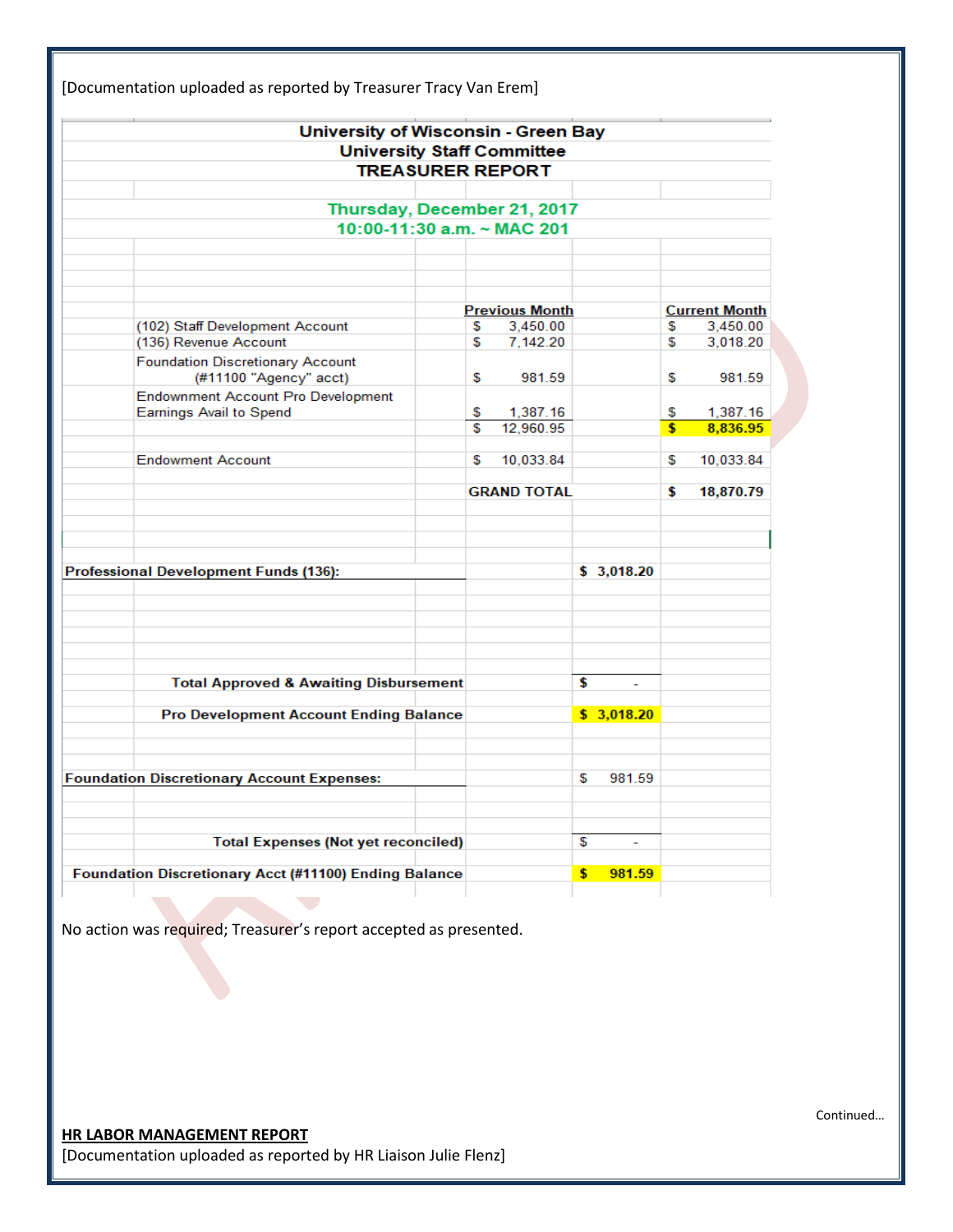- **[Title and Total Compensation Study:](https://www.wisconsin.edu/ohrwd/title-and-total-compensation-study/)** HR staff met with area and divisional leaders to discuss the draft job family/sub family structure and how our campus positions fit into this structure. Feedback from those discussions were sent back to UW System. The HR Project Team has begun the review of job levels and will be working with the advisory council and planning team to continue this discussion as we move through phase 2. For the latest updates, please review UW System's website and project update presentations[: https://www.wisconsin.edu/ohrwd/title](https://www.wisconsin.edu/ohrwd/title-and-total-compensation-study/)[and-total-compensation-study/](https://www.wisconsin.edu/ohrwd/title-and-total-compensation-study/)
- **2017-2019 Proposed Pay Plan:** 17-19 budget included a 4% pay plan (to be implemented in 2- 2% installments), distributed in two equal installments. Currently pending JCOER approval. Merit based pay plan, which will require employees to have satisfactory performance in order to receive pay plan. HR/Budget working on a presentation for campus to communicate implementation plan for UW-Green Bay.
- **Employee Handbook:** Handbook acknowledgements should be completed and submitted to HR if they have not already been. Working on finalizing an updated version with inclusion of temporary employees and updated links to new and revised policies.
- **[Year End Leave Information](https://blog.uwgb.edu/hr/2017/11/important-year-end-leave-information-for-university-staff-3/)**: As we near the end of 2017, University Staff are reminded to review their leave balances. For an explanation of what each leave balance is, please review this blog post: [https://blog.uwgb.edu/hr/2017/11/important-year-end-leave-information-for-university-staff-3/.](https://blog.uwgb.edu/hr/2017/11/important-year-end-leave-information-for-university-staff-3/) You can review your leave balances by logging into the My UW Portal and making your way to the View Absence Balances screen. Instructions on how to do that are also in the same blog post.
- **Floating Holidays**: As a reminder, you have 2 floating holidays to use before the end of the calendar year.
- **[Update Your Address by January 5, 2018 for W-2 Tax Form Distribution](https://blog.uwgb.edu/hr/2017/11/update-your-address-by-january-5-2018-for-w-2-tax-form-distribution/?utm_source=HR+Connect+Subscribers&utm_campaign=8031745af3-HR_Connect_December_14_2017&utm_medium=email&utm_term=0_1a695a7fa1-8031745af3-86746075)**: Please make sure your home address is updated in the Employee Portal so that your W-2 can be mailed to the correct address in late January.
- **Policy updates (informational only):** 
	- o **Published**
		- **Recruitment and Hiring Policy**
		- **Revisions to Recruitment & Hiring Policy**
		- Compensation and Pay Plan Policy
		- Revisions to the Workplace Conduct Policy
	- o **In the Works:**
		- **Alcohol and Other Drugs Policy**

### New Employees:

- **Custodian (1st Shift)** Operations: Incumbent Connie Austin Tyler Eichman was hired and started on December 4
- **ADA** PEA/DJS Incumbent Christina Baudhuin Lorri Kornowski was hired and started on November 27
- **USPA** Continuing Education and Community Engagement: Incumbent Patti Cole Ericka Bloch was hired and started on December 11
- **Power Plant Operator Senior** Heat/Chill Plant: Incumbent Al Gullickson Melvin Jones was hired and will start on January 21

## Positions Being Recruited:

- **Custodian (50%)** Operations: Incumbent James Mezger
- **ADA** Nursing & Health Studies and Phuture Phoenix Incumbent Anna Maier/Terra Wendtland
- **Facilities Maintenance Specialist** Facilities Management: Incumbent Adam Calewarts
- **Groundskeeper** Facilities Management: Incumbent Brad Jozwiak
- **Custodian (LTE)** Operations New position
- **Custodian (2nd Shift)** Operations Incumbent Linda DeBauche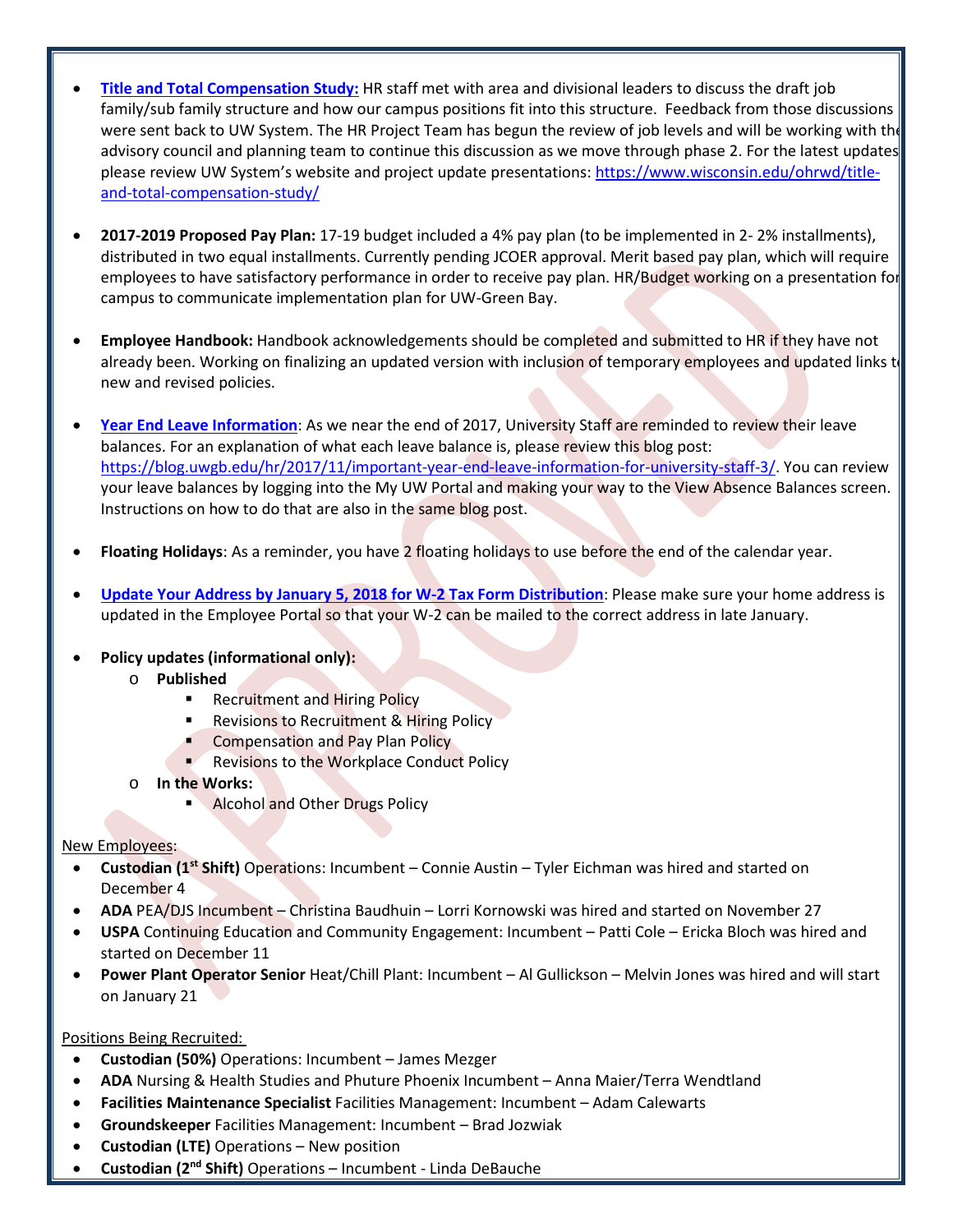### **USC GOVERNANCE COMMITTEE REPORTS**

**Election Committee:** In the absence of chair Holly Keener, Ron Kottnitz reported that the committee is reviewing the Preference Survey and considering any edits prior to publishing. Jan stated per Holly target dates are: 2/9/17 Preference Survey is distributed, 2/23 survey closes, 3/5 election ballots distributed and voting closes 3/9. The Election Committee prepares nominations for appointive committees; committees are filled and have their first meeting end of April/early May. Jan reminded us that by the January meeting we should choose a date for the General Assembly. Historically the General Assembly meeting is in mid-February, before the ballots are distributed [3/5]. This is so committees can present their yearly reports and encourage others to consider a position with the US governance group. The General Assembly could possibly replace our February 15 meeting. Jan will check dates and room availability, and advise.

**Personnel Committee:** No report.

## **Professional Development Committee:**

*Workshops:* Teri reported that there are two workshops scheduled for January 2018. Both are open to all faculty and staff. 'Dealing with Disruptions' will be presented by UWGB Public Safety, Disability Services and the Dean of Students Office on January 10, 10AM-Noon. Dana Johnson, Social Work, will present 'Trauma Informed Care', on January 16 [afternoon/time TBD]. Details to follow; watch your email.

 *Professional Development Funds:* Payouts pending include \$60 Facilities, \$300 CIT; one request is pending returned for review/approval.

**UW-System University Staff Representative:** Ron Kottnitz reported that there are currently 1,000+ job titles; when the Title and Total Compensation Study [TTC] is complete, System would like to have 300-600 titles. JD Expert is a tool and will be the repository for all title info. You can query thru JD Expert. There will be training for several individuals on each campus. On list to further discuss is the request for biweekly payment of health insurance premiums; this could be a few years. **J**C**O**ER is meeting the first quarter 2018 to decide on the pay plan proposal; system cannot speculate on what **J**C**O**ER will do, but feel it will pass. There was discussion about restructuring; many spoke and said they do not feel the appointees to campus and regional groups are really a shared governance process. It is felt that whoever was appointed, most had no shared governance involvement. Jan interjected that our campus committee is shared governance, but feels UW System's may not have shared governance representation on it.

Jan reported that Holly Hassel, UW Colleges Faculty Lead Senator and the UW Colleges Faculty Rep to UWS, participated in the conference call to UW Colleges joint senate meeting. Due to scheduling conflicts with a Project Coastal meeting, Holly Keener represented UW-Green Bay; Jan did attend the skype call. She reported that it was a good session; however, the individual who represents the overall joint senate sent links to documents. The documentation is of concern, feeling there is misinformation. Apparently, some shared governance groups met before they were told to and their ideas on how we operate are not correct. UWGB has not discussed any of that. Holly and Jan are both concerned. Now that we have the go ahead, we need to start meeting soon. Jan mentioned that Clif Ganyard was to submit a report proposing our restructuring with the 2-yr campuses to UWS; it was due in Madison last Friday. He made it clear that some proposals for restructure cannot be decided because they need to go through shared governance. Clif is on the UWS steering committee and he is the chair of our steering committee.

[**NOTE:** Clarification to current representation for restructuring: Our campus restructuring steering committee's shared governance representative is Steve Meyer. Patricia Terry happens to be on the committee as a faculty rep, but not as the faculty *governance* rep. Jan Snyder is on the committee as Clif's assistant; she has the advantage of also being a voice for university staff. However, the shared governance chairs do not have positions on the Project Coastal Steering Committee as such. There will be a Shared Governance Working Group formed, which will have representation from all four shared governance bodies, and it will begin meeting soon. That group will report to the Project Coastal Steering Committee.]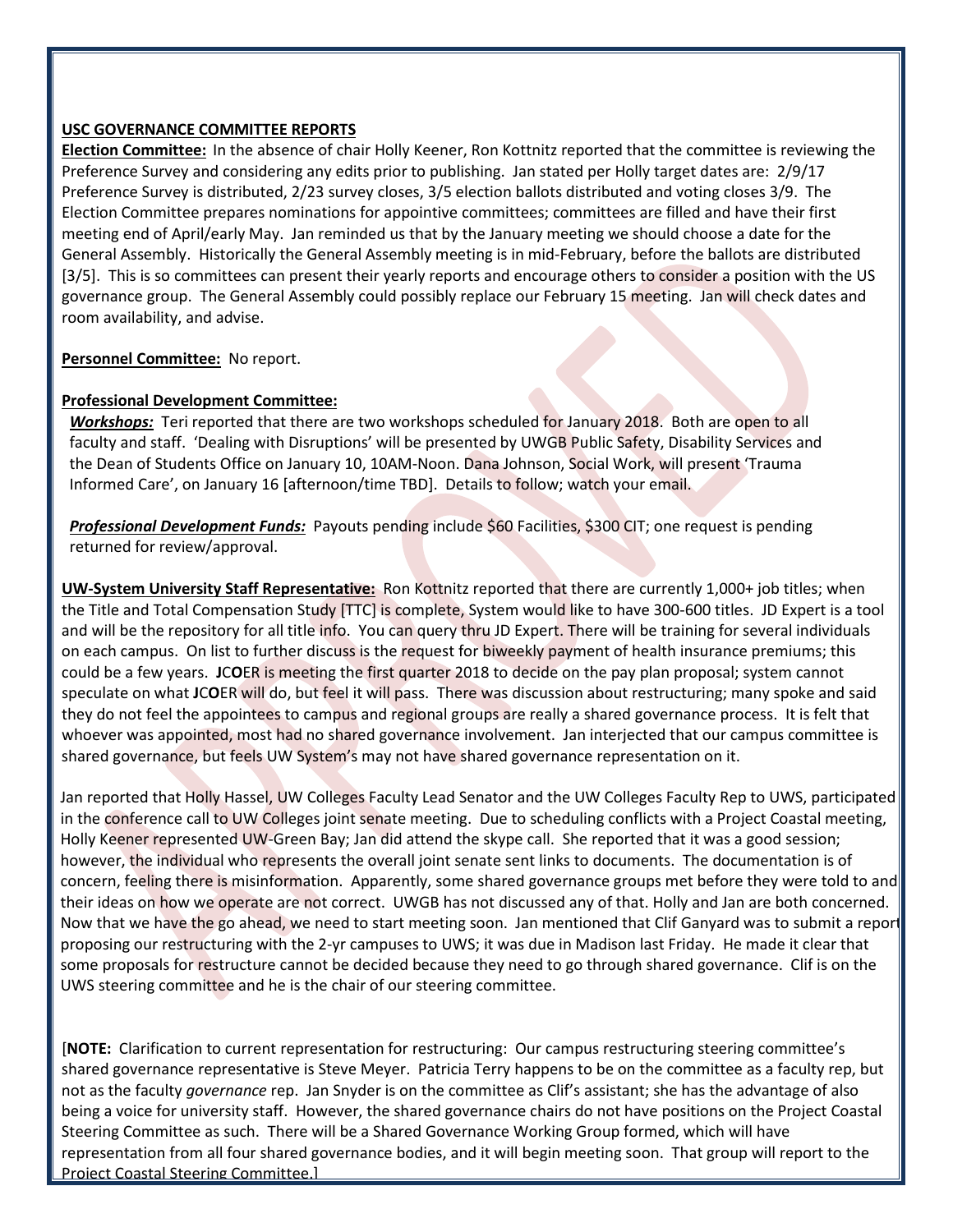We need to gather ideas how we are going to move forward. Each 2-yr. college has single Academic Staff, and University Staff representative. We need to consider our bylaws and if we want to incorporate all three groups. Discussion continued how/when/where is the best meeting option. Suggestions included by skype as UW Colleges do, inviting campus reps to come here or we go to their campus for a visit. Further discussion included representation on the UC and Faculty Senate, should each of the three campuses have a rep on our USC, should each campus vote for their own rep/s and hold their own elections, how many we want on USC from each college, how we hold USC meetings. Obviously, we have a lot to consider. The bylaws will need revisions.

Round table discussion on various aspects of 'restructuring'. Not all the 2-yr campuses are happy with the mergers; worried similar issues as those from historical closures could surface.

Be prepared, we could be asked for input: HLC needs to put stamp on entire restructuring and if they do not we could lose accreditation. They are asking for proposals as to what all shared governance groups will incorporate with new groups coming to our campus. We may be asked to write proposals to bylaws how USC will be integrated to our system. Report currently has a due date of 1/15/18.

# **SHARED GOVERNANCE COMMITTEE REPORTS:**

**Awards and Recognition:** No report.

**Committee on Workload and Compensation [CWC]:** No report.

**Learning Technology Collaborative Committee [LTCC]:** No report.

**Title and Total Comp Study [TTC]:** No report; refer to HR Labor & Management report above.

**University Committee [UC]:** Jan report the following for Holly Keener: The UC discussed and proposed names for the S&S for the Dean of CAHSS. Discussion pursued about the faculty review process. The UC is proposing that the date for annual reviews move to spring. This is still under discussion.

**Faculty Senate:** Due to a last minute meeting substitution, Jan reported the following for Holly Keener: At the December 13, 2017, UW-Green Bay Faculty Senate meeting, the UC presented the second reading of a proposal to change the graduation requirements for undergraduate students. The proposal, below, was passed by the Faculty Senate.

The UW-Green Bay University Committee proposed the elimination of the graduation requirement that states: "Every student completes either an interdisciplinary major or a disciplinary major coupled with an interdisciplinary minor."

The Student catalog will reflect the changes.

**CAMPUS APPOINTIVE COMMITTEE REPORTS: Chancellor's Council on Diversity & Inclusive Excellence:** No report.

**Committee on Disability Issues:** No report.

**Health & Safety Committee:** No report.

**Wellness Committee:** No report.